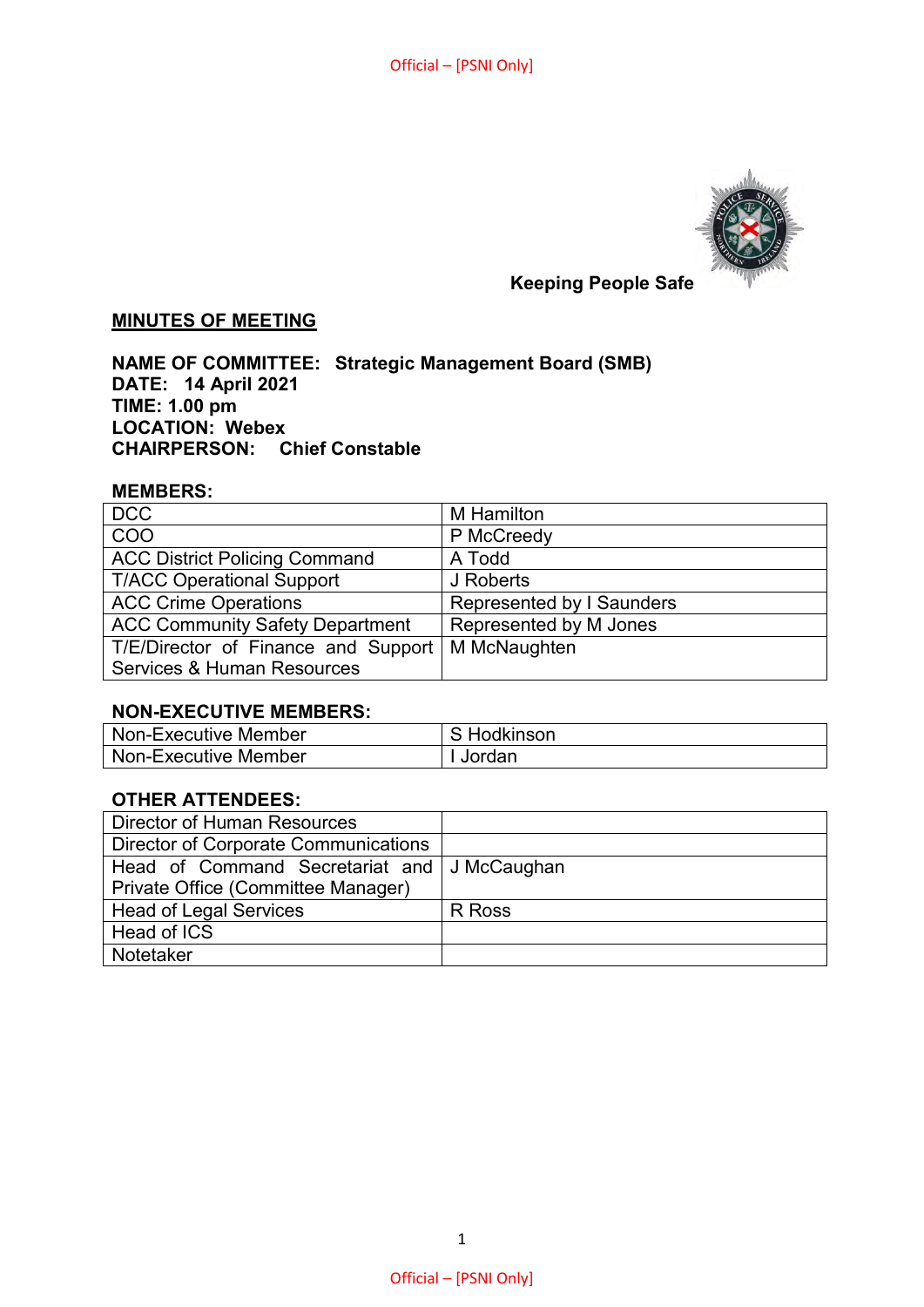# **ACTIONS assigned by the Chair are highlighted in blue text.**

| Item No |                                                                                                                                                                                                                                                                                                                                                          |
|---------|----------------------------------------------------------------------------------------------------------------------------------------------------------------------------------------------------------------------------------------------------------------------------------------------------------------------------------------------------------|
| 1.0     | 44/21 Welcome and Apologies                                                                                                                                                                                                                                                                                                                              |
|         | Apologies noted from ACC Crime Operations and T/ACC<br><b>Community Safety Department.</b>                                                                                                                                                                                                                                                               |
| 2.0     | 45/21 Declaration of Conflict of Interest                                                                                                                                                                                                                                                                                                                |
|         | The Chief Constable stated that as per decision taken at Service<br>Executive Board on 18 January 2017, in line with good corporate<br>governance practice as set out by the NI Audit Office, members and any<br>persons in attendance were to declare any conflict of interest with any<br>items on the agenda, which would be recorded in the minutes. |
|         | No declarations of interest were declared.                                                                                                                                                                                                                                                                                                               |
| 3.0     | 46/21 Minutes of Previous meetings                                                                                                                                                                                                                                                                                                                       |
|         | The minutes from the meeting on 10 March 2021 were approved.                                                                                                                                                                                                                                                                                             |
| 4.0     | 47/21 Actions Arising from previous meetings                                                                                                                                                                                                                                                                                                             |
|         | Committee Manager updated members on the progress of the actions.<br>Members agreed on actions to close.                                                                                                                                                                                                                                                 |
| 5.0     | 48/21 Highlight Reports for Governance Boards                                                                                                                                                                                                                                                                                                            |
|         | The Chief Constable referred to the summaries provided from the most<br>recent Service Performance Board (SPB) and People and Culture<br>Boards (PCB) which were previously circulated.                                                                                                                                                                  |
|         | The update reports were noted.                                                                                                                                                                                                                                                                                                                           |
| 6.0     | 49/21 Corporate Risk Register                                                                                                                                                                                                                                                                                                                            |
|         | discussed the risks on the Corporate Risk Register<br><b>Members</b><br>individually.                                                                                                                                                                                                                                                                    |
|         | <b>Future Funding:</b>                                                                                                                                                                                                                                                                                                                                   |
|         | Members discussed the removal of this risk and replacing it with Future<br>Funding (Beyond 2021/22). Members agreed that there are still issues<br>for 2020/21 and this should remain on the Corporate Risk Register until<br>it reflects the end year position.                                                                                         |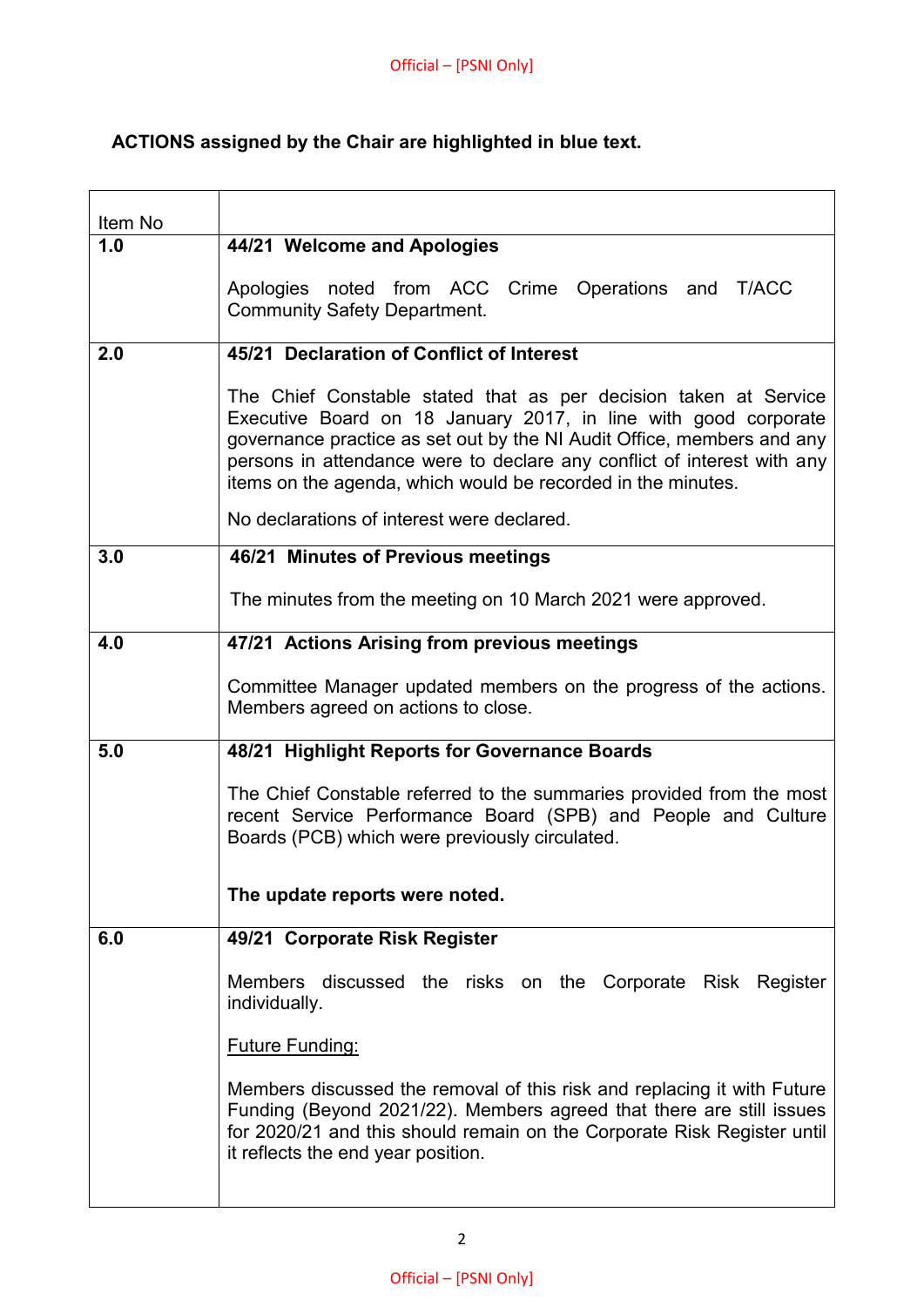# EU Exit:

Members discussed the addition of protests and disorder within this risk if they are not identified within the Community Engagement Risk.

# Legacy Discovery and Disclosure:

ACC Operational Support updated members on the Legacy Discovery and Disclosure Risk and that a paper concerning victims pensions funding is being progressed for People and Culture Board. Members were advised that the risk may need modified to reflect the ability of the service to resource this ask.

# Sickness Absence and Duty Adjustment:

Head of HR updated members that the Sickness Absence and Duty Adjustment risk is reducing. Members agreed that the risk should be updated at May's SMB.

# Mandatory Training:

Members discussed the pressure on the Police College due to Covid-19 and in particular backlog to basic driving training. Whilst not currently on the list of mandatory training, the Deputy Chief Constable directed that immediate steps be taken by ACC Operational Support Department to ensure that Spit and Bite Guards are only issued to officers who have completed the compulsory training.

#### Covid 19:

Members agreed that the risk has been steadily declining and can now be removed from the Corporate Risk Register.

# Terrorist Attack:

Members discussed the Terrorist Attack risk and agreed that it should remain on the Corporate Risk Register at a tolerable level.

#### Records Management:

Members agreed with the current risk rating.

#### **Decisions:**

**Members agreed that a Crime Recording Risk is to be added to the Corporate Risk Register.**

**Members agreed that Covid-19 risk should be removed from the Corporate Risk Register.**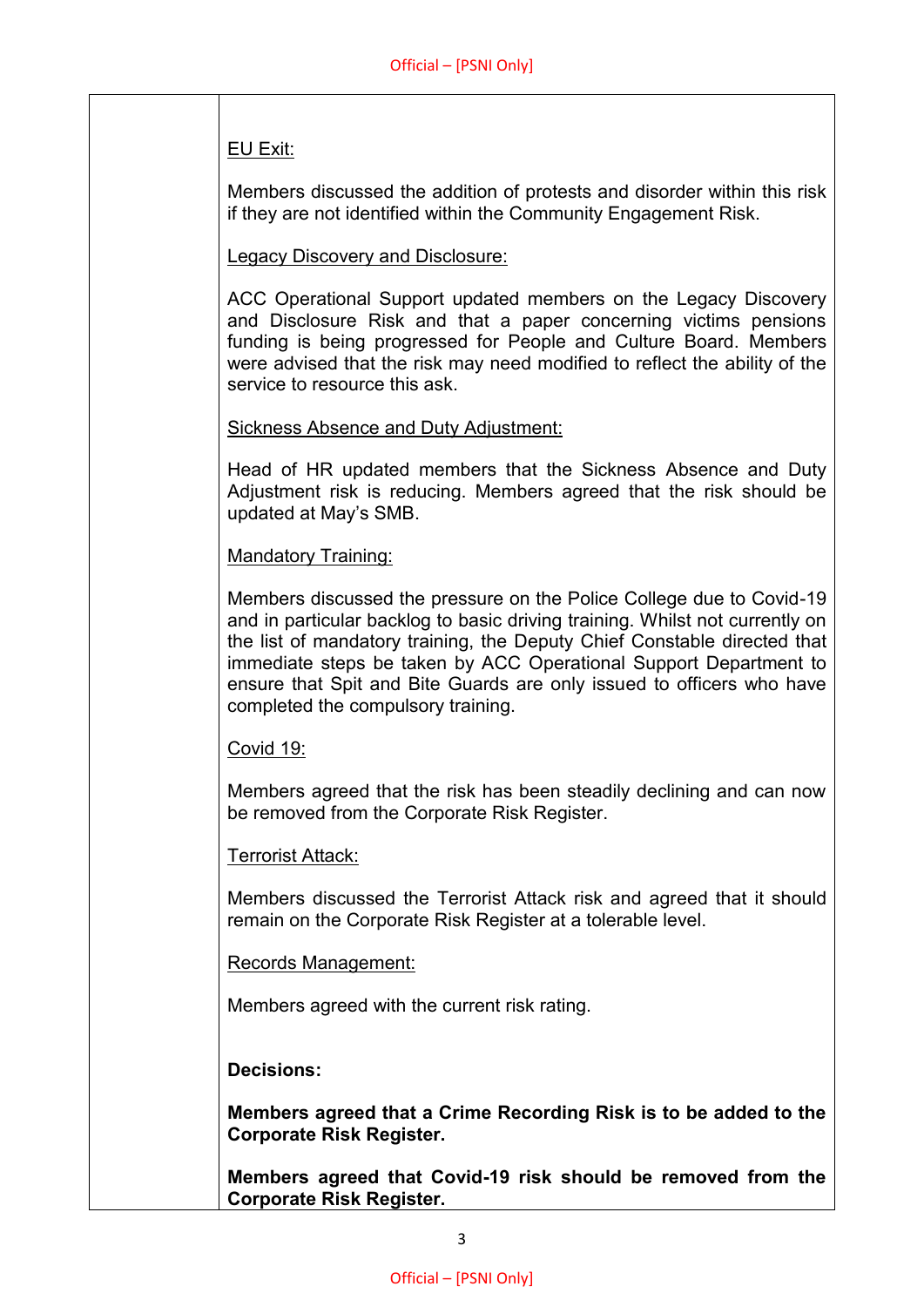|     | <b>Action:</b> Future Funding (Beyond 2021/22) to be added to the<br>Departmental Risk Register - T/E/Director of Finance and Support<br>Services & Human Resources.                                                                                                                                                                                                                                                             |
|-----|----------------------------------------------------------------------------------------------------------------------------------------------------------------------------------------------------------------------------------------------------------------------------------------------------------------------------------------------------------------------------------------------------------------------------------|
|     | <b>Action:</b> Update on Crime Recording Risk to be provided at May SMB<br>Meeting $-$ DCC.                                                                                                                                                                                                                                                                                                                                      |
|     | <b>Action:</b> Community Engagement Risk to be added to the agenda for<br>discussion by Senior Officers at the Away Day - Head of Command<br>Secretariat and Private Office.                                                                                                                                                                                                                                                     |
|     | <b>Action:</b> Immediate steps be taken to ensure that Spit and Bite Guards<br>are only issued to officers who have completed the compulsory training<br>- ACC Operational Support Department.                                                                                                                                                                                                                                   |
| 7.0 | 50/21 Competency Related Threshold Payment                                                                                                                                                                                                                                                                                                                                                                                       |
|     | Head of Human Resources briefed members on the Competency<br>Related Threshold Payment and proposed option one to keep the CRTP<br>scheme unchanged and open to new applicants. Members discussed<br>the need to review in 12 months whilst watching what happens<br>nationally during the review of alternative allowances.                                                                                                     |
|     | Decision: Members agreed option one - keeping the CRTP scheme<br>unchanged and open to new applicants.                                                                                                                                                                                                                                                                                                                           |
| 8.0 | 51/21 Overview Report                                                                                                                                                                                                                                                                                                                                                                                                            |
|     | The Deputy Chief Constable reminded members of the importance of<br>setting realistic end dates for recommendations.                                                                                                                                                                                                                                                                                                             |
|     | Decision: Members noted the report.                                                                                                                                                                                                                                                                                                                                                                                              |
|     |                                                                                                                                                                                                                                                                                                                                                                                                                                  |
| 9.0 | 52/21 Finance Report                                                                                                                                                                                                                                                                                                                                                                                                             |
|     | The T/E/Director of Finance and Support Services & Human Resources<br>advised members that due to financial reporting timeframes the Finance<br>Report before the meeting was for February. Members were provided<br>with a verbal update on the provisional outturn of a small underspend in<br>the resource and capital budgets. Members were advised that further<br>detail would be included in next month's Finance Report. |
|     | Members were advised that an indicative additional 12.3m has been<br>allocated by Government to this year's budget and that the Resources<br>Plan would be revised to reflect this.                                                                                                                                                                                                                                              |
|     |                                                                                                                                                                                                                                                                                                                                                                                                                                  |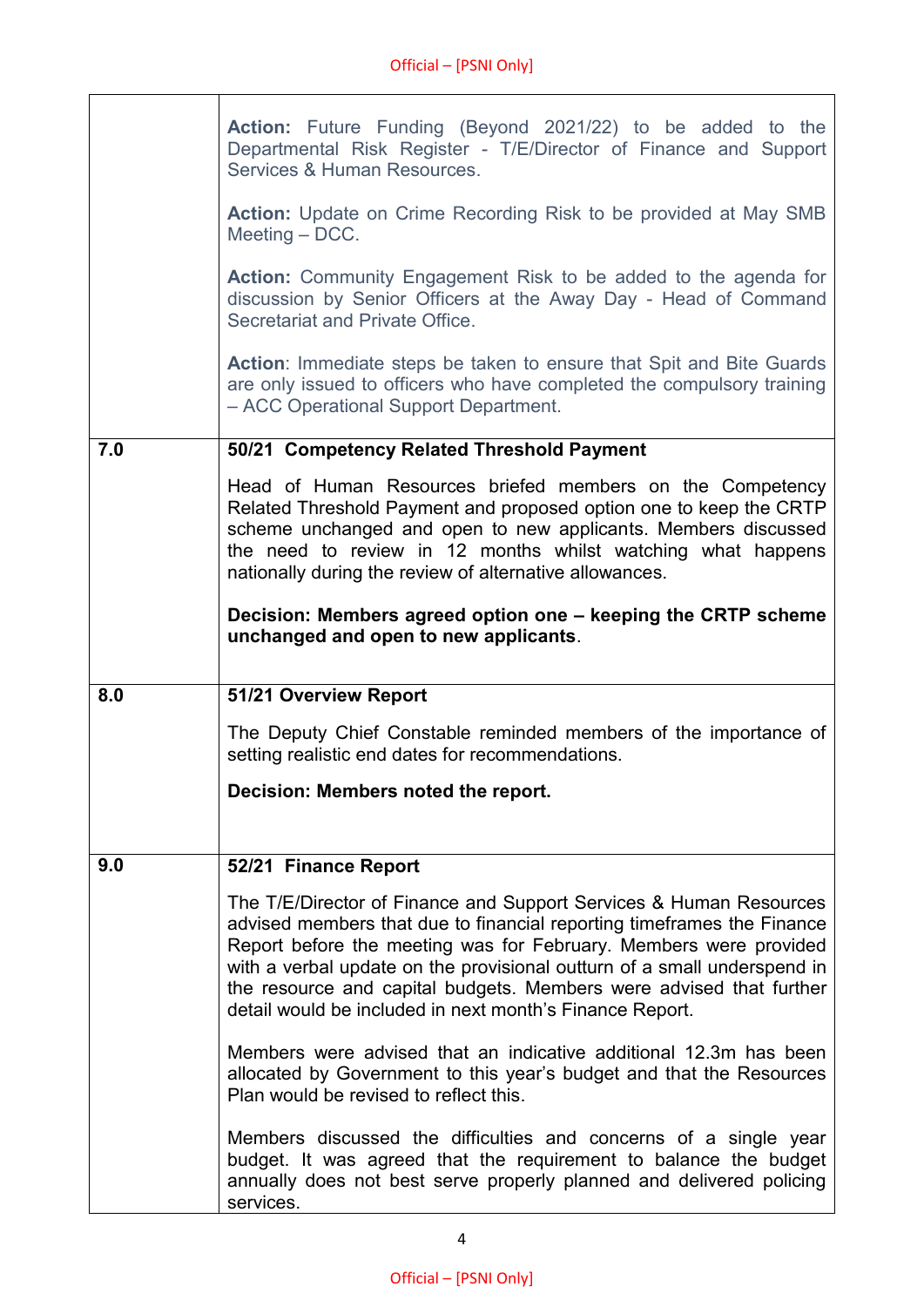$\overline{1}$ 

 $\overline{\phantom{a}}$ 

|      | <b>Action:</b> Resources plan to be revised to include the additional funding -<br>T/E/Director of Finance and Support Services & Human Resources.                                                                                                                                                            |
|------|---------------------------------------------------------------------------------------------------------------------------------------------------------------------------------------------------------------------------------------------------------------------------------------------------------------|
| 10.0 | 53/21 Police Officer Pay Award 2020-21                                                                                                                                                                                                                                                                        |
|      | T/E/Director of Finance and Support Services & Human Resources<br>briefed members on three recommendations: the starting salary of<br>Constables, Sergeants' pay scale and on call allowance for<br>Superintending ranks.                                                                                     |
|      | Members discussed their concerns on the repercusiveness of the<br>previous decision concerning Revised Environmental Allowance for<br>Police Staff and the potential for perceived disparity on a decision to<br>agree on the third recommendation, concerning on-call allowance for<br>Superintending ranks. |
|      | Decision: Members agreed these recommendations to pay and<br>conditions in principle, on the following basis:                                                                                                                                                                                                 |
|      | • Recommendation 1 & 2 relate to salary<br>• Recommendation 3 is a PRRB recommendation.                                                                                                                                                                                                                       |
|      | discussion ensued as to how these decisions should<br>A<br>be<br>communicated along with the recent decision regarding uniform. It was<br>agreed that these should be undertaken via existing channels.                                                                                                       |
|      | <b>Actions:</b>                                                                                                                                                                                                                                                                                               |
|      | People and Culture Board should establish commencement dates,<br>define on-call and consider any repercusiveness - Chief Operating<br>Officer.                                                                                                                                                                |
|      | Revised Environmental Allowance for Police Staff issues to be reviewed<br>after further engagement with DOJ and NIPSA – COO.                                                                                                                                                                                  |
|      | Pay Bulletin to be issued detailing recommendations have been agreed -<br>T/E/Director of Finance and Support Services & Human Resources.                                                                                                                                                                     |
|      | Update to be issued to organisation that Uniform has been agreed,<br>ordered and that details regarding rollout will follow later in the year -<br><b>ACC Operational Support.</b>                                                                                                                            |
|      |                                                                                                                                                                                                                                                                                                               |
|      | Members availed of a break from 14.30pm - 14.40pm.                                                                                                                                                                                                                                                            |
|      |                                                                                                                                                                                                                                                                                                               |
|      |                                                                                                                                                                                                                                                                                                               |
|      |                                                                                                                                                                                                                                                                                                               |

5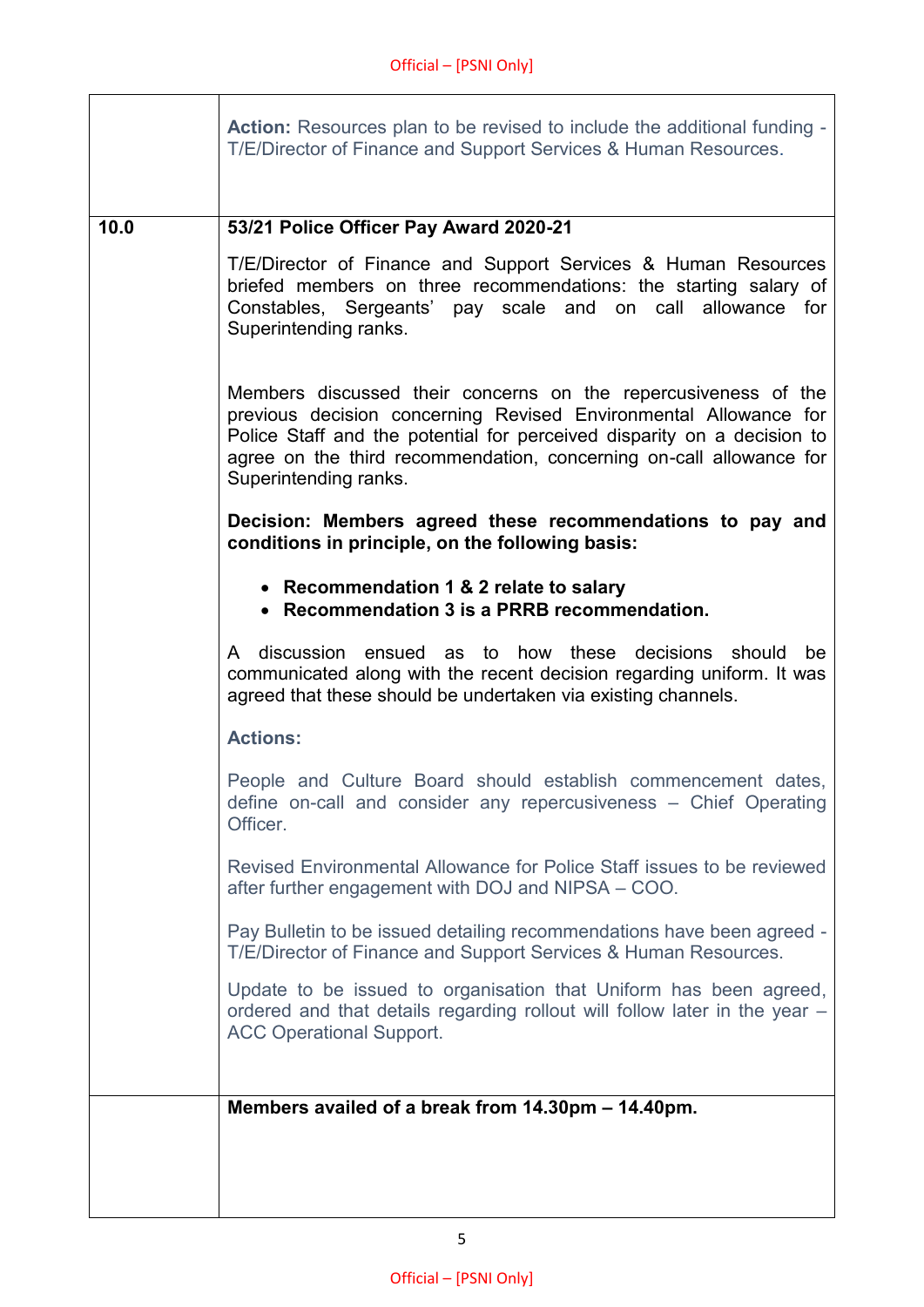| 11.0 | 54/21 Digital Strategy                                                                                                                                                                                                                                                                                                                                                                                                        |
|------|-------------------------------------------------------------------------------------------------------------------------------------------------------------------------------------------------------------------------------------------------------------------------------------------------------------------------------------------------------------------------------------------------------------------------------|
|      | Head of ICS joined the meeting for this agenda item.                                                                                                                                                                                                                                                                                                                                                                          |
|      | Head of ICS briefed members on the revised Digital Strategy. Members<br>agreed the paper, but it was agreed that further consideration would be<br>required as to how delivery will be overseen.                                                                                                                                                                                                                              |
|      | Decision: Members agreed the paper.                                                                                                                                                                                                                                                                                                                                                                                           |
|      | <b>Action:</b>                                                                                                                                                                                                                                                                                                                                                                                                                |
|      | How the Digital Strategy and an action plan will be overseen via<br>Governance shall be considered by the Chief Operating Officer – COO.                                                                                                                                                                                                                                                                                      |
| 12.0 | 55/21 HQ Reception                                                                                                                                                                                                                                                                                                                                                                                                            |
|      | T/E/Director of Finance and Support Services & Human Resources<br>updated members on the proposal for modernisation of HQ Brooklyn<br>Reception.                                                                                                                                                                                                                                                                              |
|      | Members discussed the various needs for this redevelopment including<br>deterioration of the existing premises i.e. roof and windows; the fact that<br>Headquarters is a prominent PSNI site; and the requirement for a multi-<br>purpose room which could serve as a multi-purpose press briefing room<br>and meeting room. It was agreed that the defined business and health<br>and safety need justified the expenditure. |
|      | It was agreed that a clear plan would need to be agreed concerning the<br>re-siting of display artefacts and Memorial Books.                                                                                                                                                                                                                                                                                                  |
|      | Decision: Members agreed that a redevelopment of HQ Brooklyn<br>Reception was required. Option 1 was agreed in principal with final<br>revisions to be brought back to June SMB.                                                                                                                                                                                                                                              |
|      | <b>Action:</b>                                                                                                                                                                                                                                                                                                                                                                                                                |
|      | Revised plans to be included in June SMB Meeting - T/E/Director of<br>Finance and Support Services & Human Resources.                                                                                                                                                                                                                                                                                                         |
| 13.0 | 56/21 Crime Prevention Strategy Action Plan                                                                                                                                                                                                                                                                                                                                                                                   |
|      | Chief Superintendent Jones (Community Safety Department) briefed<br>members on the Crime Prevention Strategy Action Plan. Members<br>discussed the financial implications and resourcing of this plan. It was<br>agreed that the plan was possibly too ambitious and needed to have<br>more realistic deliverables. The meeting asked that a revised plan be<br>brought back to SMB in June.                                  |
|      | Decision: Members agreed that the plan should be refined and<br>include clarity on costings. It should return to SMB in June.                                                                                                                                                                                                                                                                                                 |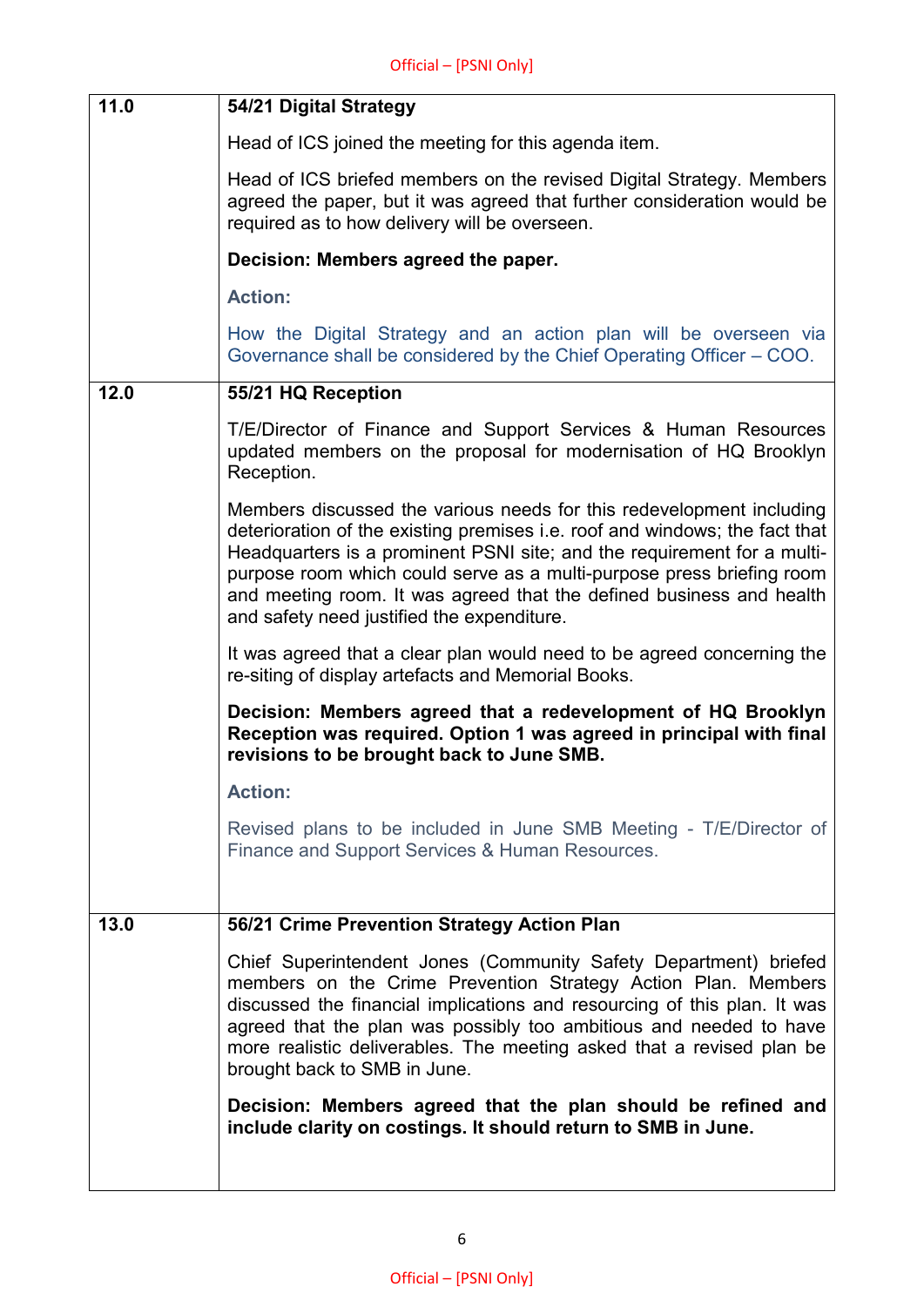| 14.0 | 57/21 Human Rights Annual Statement 2020                                                                                                                                                                                                                                                               |
|------|--------------------------------------------------------------------------------------------------------------------------------------------------------------------------------------------------------------------------------------------------------------------------------------------------------|
|      | Chief Superintendent Jones (Community Safety Department) briefed<br>members on the three areas requiring action or consideration from a<br>PSNI perspective.                                                                                                                                           |
|      | Decision: Members noted the paper and agreed that the three<br>areas should to be monitored as normal business.                                                                                                                                                                                        |
| 15.0 | 58/21 ICS Special Services: Additional Security Funded (ASF) ICT                                                                                                                                                                                                                                       |
|      | <b>Resources</b>                                                                                                                                                                                                                                                                                       |
|      | D/Chief Superintendent Saunders (Crime Operations Department)<br>briefed the members on the proposal for the reallocation of existing ASF<br>funding to fund the 8 additional ICT posts.                                                                                                               |
|      | Members discussed how previously a proposal to convert ASF overtime<br>into NPT posts was refused by the Northern Ireland Office (NIO). It was<br>agreed that the repercusiveness of that decision needed to be<br>considered for this current proposal.                                               |
|      | Therefore the proposal was not accepted at this time.                                                                                                                                                                                                                                                  |
|      | Decision: Paper to be submitted to People and Culture Board.                                                                                                                                                                                                                                           |
|      | <b>Action:</b>                                                                                                                                                                                                                                                                                         |
|      | Further engagement with the NIO is required to better understand the<br>viability of converting ASF overtime funding into posts - Deputy Chief<br>Constable.                                                                                                                                           |
|      | Upon clarity of that, a revised proposal should be brought to People and<br>Culture Board - ACC Crime Operations.                                                                                                                                                                                      |
| 16.0 | 59/21 Internal Audit Annual Plan 2021 - 22                                                                                                                                                                                                                                                             |
|      | The Chief Operating Officer presented the third year of a three-year<br>strategy of internal audit work for the PSNI. Members discussed the<br>audit process and agreed the paper.                                                                                                                     |
|      | Decision: Members agreed the paper.                                                                                                                                                                                                                                                                    |
| 17.0 | 60/21 Any Other Business                                                                                                                                                                                                                                                                               |
|      | Members discussed the Barriers to Recruitment paper due in June and<br>the need to reflect the work we do to address underrepresentation from<br>all working class communities within recruitment campaigns.                                                                                           |
|      | Members discussed the difficulty in communicating new strategies within<br>during Covid-19.<br>organisation<br>Director of Corporate<br>the<br>Communications advised that an internal communications roadshow<br>may be able to be facilitated in early Autumn with appropriate social<br>distancing. |